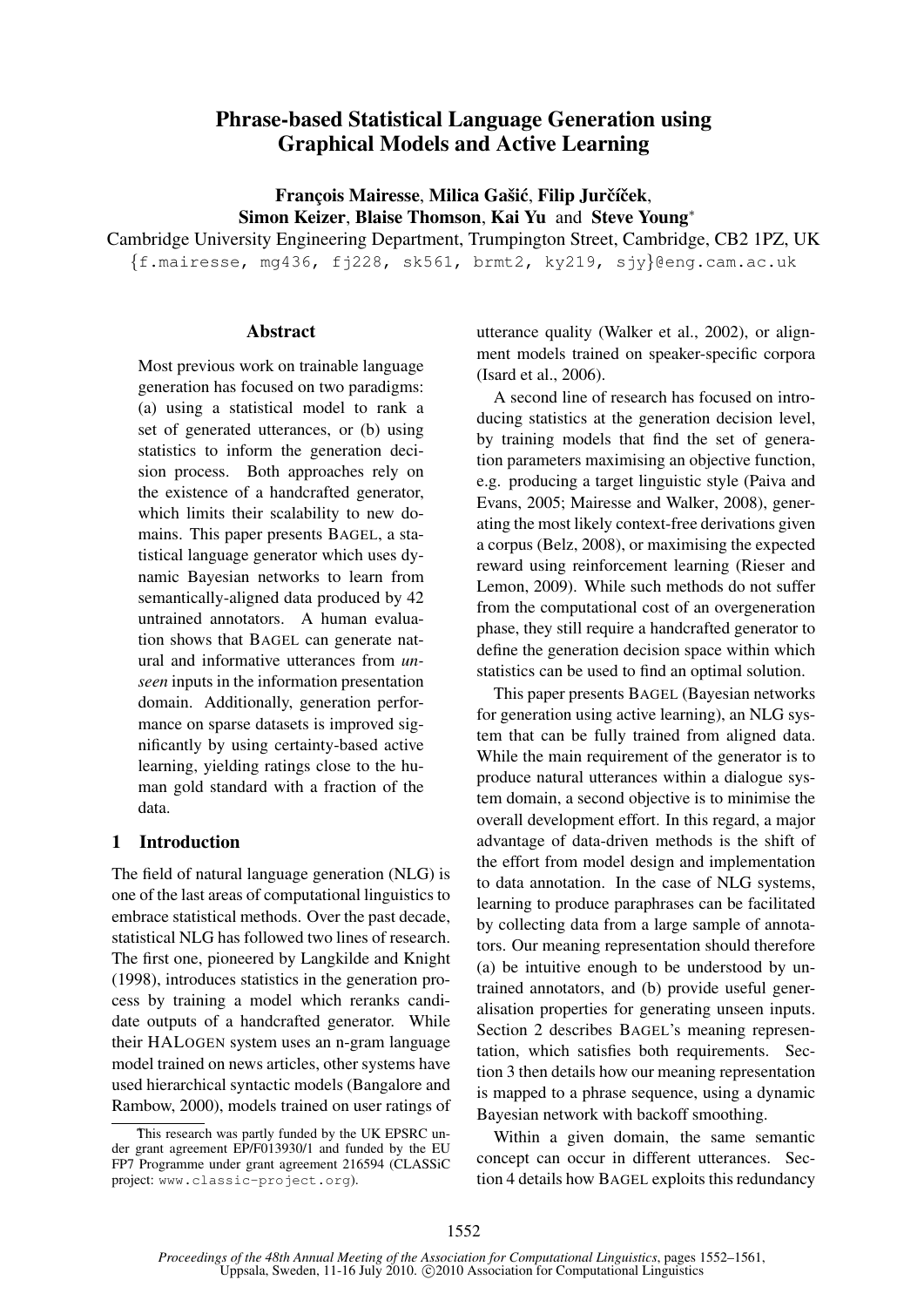to improve generation performance on sparse datasets, by guiding the data collection process using *certainty-based active learning* (Lewis and Catlett, 1994). We train BAGEL in the information presentation domain, from a corpus of utterances produced by 42 untrained annotators (see Section 5.1). An automated evaluation metric is used to compare preliminary model and training configurations in Section 5.2, while Section 5.3 shows that the resulting system produces natural and informative utterances, according to 18 human judges. Finally, our human evaluation shows that training using active learning significantly improves generation performance on sparse datasets, yielding results close to the human gold standard using a fraction of the data.

# 2 Phrase-based generation from semantic stacks

BAGEL uses a *stack-based* semantic representation to constrain the sequence of semantic concepts to be searched. This representation can be seen as a linearised semantic tree similar to the one previously used for natural language understanding in the Hidden Vector State model (He and Young, 2005). A stack representation provides useful generalisation properties (see Section 3.1), while the resulting stack sequences are relatively easy to align (see Section 5.1). In the context of dialogue systems, Table 1 illustrates how the input dialogue act is first mapped to a set of stacks of semantic concepts, and then aligned with a word sequence. The bottom concept in the stack will typically be a *dialogue act type*, e.g. an utterance providing information about the object under discussion (inform) or specifying that the request of the user cannot be met (reject). Other concepts include attributes of that object (e.g., food, area), values for those attributes (e.g., Chinese, riverside), as well as special symbols for negating underlying concepts (e.g., not) or specifying that they are irrelevant (e.g., dontcare).

The generator's goal is thus finding the most likely realisation given an *unordered* set of *mandatory* semantic stacks  $S_m$  derived from the input dialogue act. For example,  $s =$ inform(area(centre)) is a mandatory stack associated with the dialogue act in Table 1 (frame 8). While mandatory stacks must all be conveyed in the output realisation,  $S_m$  does not contain the optional *intermediary* stacks  $S_i$  that can refer to

(a) general attributes of the object under discussion (e.g., inform(area) in Table 1), or (b) to concepts that are not in the input at all, which are associated with the singleton stack inform (e.g., phrases expressing the dialogue act type, or clause aggregation operations). For example, the stack sequence in Table 1 contains 3 intermediary stacks for  $t = 2, 5$  and 7.

BAGEL's granularity is defined by the semantic annotation in the training data, rather than external linguistic knowledge about what constitutes a unit of meaning, i.e. contiguous words belonging to the same semantic stack are modelled as an atomic observation unit or *phrase*. 1 In contrast with wordlevel models, a major advantage of phrase-based generation models is that they can model longrange dependencies and domain-specific idiomatic phrases with fewer parameters.

# 3 Dynamic Bayesian networks for NLG

Dynamic Bayesian networks have been used successfully for speech recognition, natural language understanding, dialogue management and text-tospeech synthesis (Rabiner, 1989; He and Young, 2005; Lefevre, 2006; Thomson and Young, 2010; ` Tokuda et al., 2000). Such models provide a principled framework for predicting elements in a large structured space, such as required for nontrivial NLG tasks. Additionally, their probabilistic nature makes them suitable for modelling linguistic variation, i.e. there can be multiple valid paraphrases for a given input.

BAGEL models the generation task as finding the most likely sequence of realisation phrases  $\mathbf{R}^* = (r_1...r_L)$  given an unordered set of mandatory semantic stacks  $S_m$ , with  $|S_m| \leq L$ . BAGEL must thus derive the optimal sequence of semantic stacks S<sup>\*</sup> that will appear in the utterance given  $\mathcal{S}_m$ , i.e. by inserting intermediary stacks if needed and by performing content ordering. Any number of intermediary stacks can be inserted between two consecutive mandatory stacks, as long as all their concepts are included in either the previous or following mandatory stack, and as long as each stack transition leads to a different stack (see example in Table 1). Let us define the set of possible stack sequences matching these constraints as  $Seq(\mathcal{S}_m) \subseteq \{ \mathbf{S} = (s_1...s_L) \text{ s.t. } s_t \in \mathcal{S}_m \cup \mathcal{S}_i \}.$ 

We propose a model which estimates the dis-

<sup>&</sup>lt;sup>1</sup>The term *phrase* is thus defined here as any sequence of one or more words.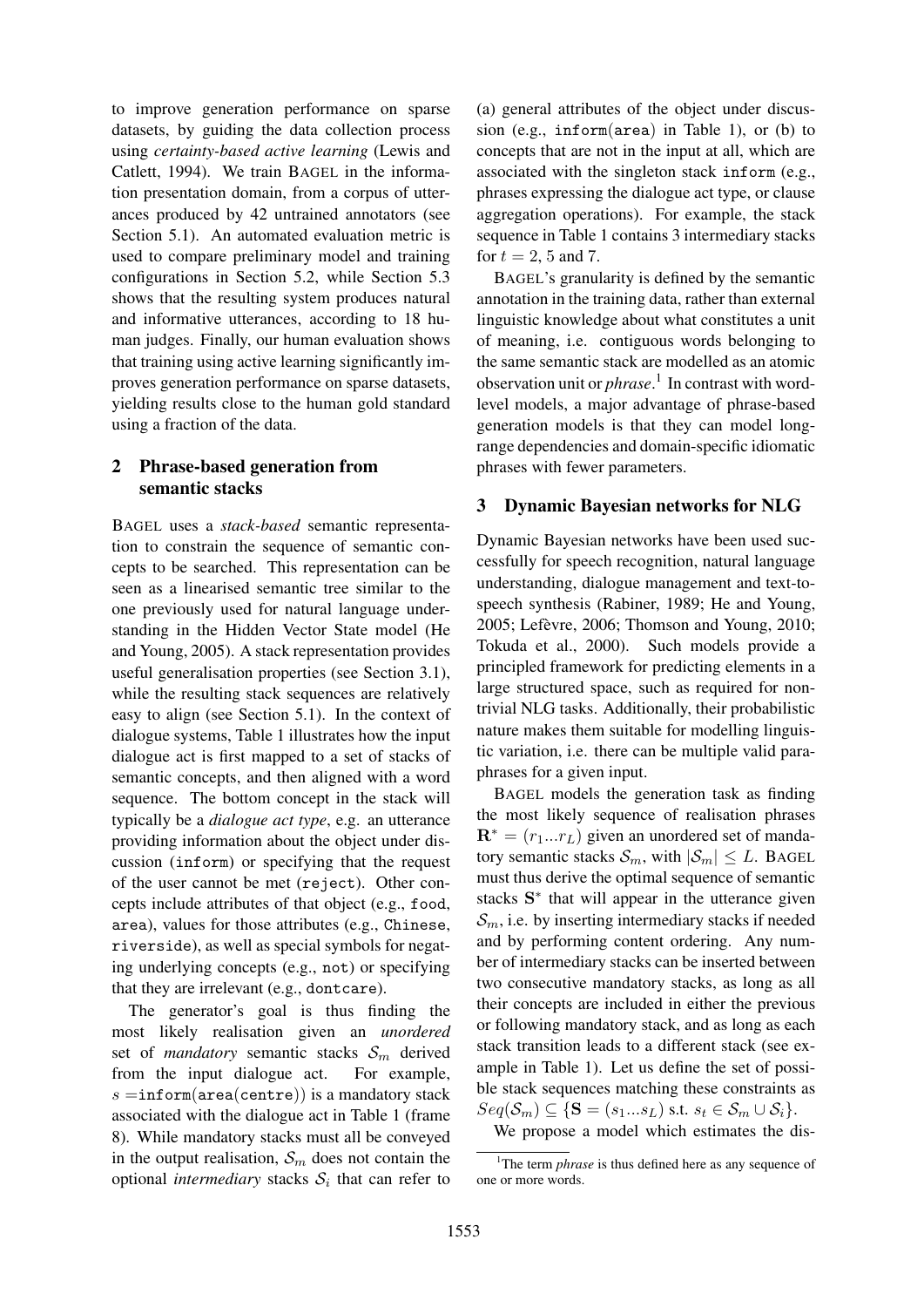| Charlie Chan  | is a   | Chinese                     | restaurant | near   | Cineworld | in the | centre of town |
|---------------|--------|-----------------------------|------------|--------|-----------|--------|----------------|
| Charlie Chan- |        | $\mathop{\mathrm{Chinese}}$ | restaurant |        | Cineworld |        | centre         |
| name          |        | food                        | type       | near   | near      | area   | area           |
| inform        | inform | inform                      | inform     | inform | inform    | inform | inform         |
| $t=1$         | $t=2$  | $t=3$                       | $t=4$      | $t=5$  | $t=6$     | $t=7$  | $t = 8$        |

Table 1: Example semantic stacks aligned with an utterance for the dialogue act inform(name(Charlie Chan) type(restaurant) area(centre) food(Chinese) near(Cineworld)). Mandatory stacks are in bold.

tribution  $P(\mathbf{R}|\mathcal{S}_m)$  from a training set of realisation phrases aligned with semantic stack sequences, by marginalising over all stack sequences in  $Seq(\mathcal{S}_m)$ :

$$
P(\mathbf{R}|\mathcal{S}_m) = \sum_{\mathbf{S} \in Seq(\mathcal{S}_m)} P(\mathbf{R}, \mathbf{S}|\mathcal{S}_m)
$$
  
= 
$$
\sum_{\mathbf{S} \in Seq(\mathcal{S}_m)} P(\mathbf{R}|\mathbf{S}, \mathcal{S}_m) P(\mathbf{S}|\mathcal{S}_m)
$$
  
= 
$$
\sum_{\mathbf{S} \in Seq(\mathcal{S}_m)} P(\mathbf{R}|\mathbf{S}) P(\mathbf{S}|\mathcal{S}_m)
$$
 (1)

Inference over the model defined in (1) requires the decoding algorithm to consider all possible orderings over  $Seq(S_m)$  together with all possible realisations, which is intractable for non-trivial domains. We thus make the additional assumption that the most likely sequence of semantic stacks  $S^*$  given  $S_m$  is the one yielding the optimal realisation phrase sequence:

$$
P(\mathbf{R}|\mathcal{S}_m) \approx P(\mathbf{R}|\mathbf{S}^*)P(\mathbf{S}^*|\mathcal{S}_m)
$$
 (2)

with 
$$
\mathbf{S}^* = \underset{\mathbf{S} \in Seq(\mathcal{S}_m)}{\operatorname{argmax}} P(\mathbf{S} | \mathcal{S}_m)
$$
 (3)

The semantic stacks are therefore decoded first using the model in Fig. 1 to solve the argmax in (3). The decoded stack sequence  $S^*$  is then treated as observed in the realisation phase, in which the model in Fig. 2 is used to find the realisation phrase sequence  $\mathbf{R}^*$  maximising  $P(\mathbf{R}|\mathbf{S}^*)$ over all phrase sequences of length  $L = |\mathbf{S}^*|$  in our vocabulary:

$$
\mathbf{R}^* = \underset{\mathbf{R} = (r_1 \dots r_L)}{\text{argmax}} P(\mathbf{R} | \mathbf{S}^*) P(\mathbf{S}^* | \mathcal{S}_m)
$$
(4)

$$
= \underset{\mathbf{R} = (r_1...r_L)}{\text{argmax}} P(\mathbf{R}|\mathbf{S}^*)
$$
(5)

In order to reduce model complexity, we factorise our model by conditioning the realisation phrase at time t on the previous phrase  $r_{t-1}$ , and the previous, current, and following semantic stacks. The semantic stack  $s_t$  at time t is assumed



Figure 1: Graphical model for the semantic decoding phase. Plain arrows indicate smoothed probability distributions, dashed arrows indicate deterministic relations, and shaded nodes are observed. The generation of the end semantic stack symbol deterministically triggers the final frame.

to depend only on the previous two stacks and the last mandatory stack  $s_u \in S_m$  with  $1 \le u < t$ :

$$
P(\mathbf{S}|\mathcal{S}_m) = \begin{cases} \prod_{t=1}^T P(s_t|s_{t-1}, s_{t-2}, s_u) \\ \text{if } \mathbf{S} \in Seq(\mathcal{S}_m) \\ 0 \quad \text{otherwise} \end{cases} \tag{6}
$$

$$
P(\mathbf{R}|\mathbf{S}^*) = \prod_{t=1}^T P(r_t|r_{t-1}, s_{t-1}^*, s_t^*, s_{t+1}^*)
$$
(7)

While dynamic Bayesian networks typically take sequential inputs, mapping a *set* of semantic stacks to a sequence of phrases is achieved by keeping track of the mandatory stacks that were visited in the current sequence (see stack set tracker variable in Fig. 1), and pruning any sequence that has not included all mandatory input stacks on reaching the final frame (see observed stack set validator variable in Fig. 1). Since the number of intermediary stacks is not known at decoding time, the network is unrolled for a fixed number of frames  $T$  defining the maximum number of phrases that can be generated (e.g.,  $T =$ 50). The end of the stack sequence is then determined by a special end symbol, which can only be emitted within the  $T$  frames once all mandatory stacks have been visited. The probability of the resulting utterance is thus computed over all frames up to the end symbol, which determines the length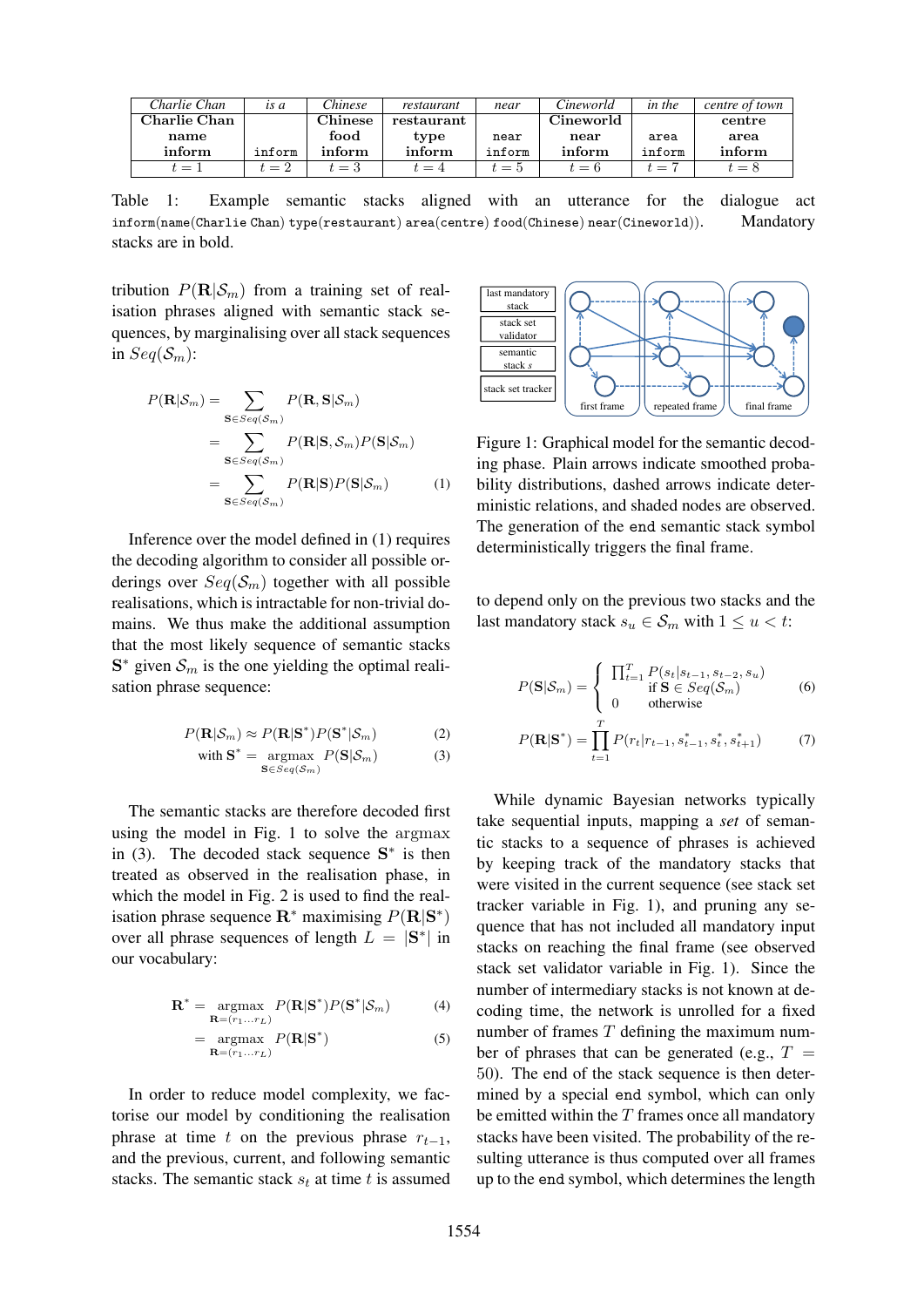$L$  of  $S^*$  and  $R^*$ . While the decoding constraints enforce that  $L > |\mathcal{S}_m|$ , the search for  $S^*$  requires comparing sequences of different lengths. A consequence is that shorter sequences containing only mandatory stacks are likely to be favoured. While future work should investigate length normalisation strategies, we find that the learned transition probabilities are skewed enough to favour stack sequences including intermediary stacks.

Once the topology and the decoding constraints of the network have been defined, any inference algorithm can be used to search for  $S^*$  and  $R^*$ . We use the junction tree algorithm implemented in the Graphical Model ToolKit (GMTK) for our experiments (Bilmes and Zweig, 2002), however both problems can be solved using a standard Viterbi search given the appropriate state representation. In terms of computational complexity, it is important to note that the number of stack sequences  $Seq(S_m)$  to search over increases exponentially with the number of input mandatory stacks. Nevertheless, we find that real-time performance can be achieved by pruning low probability sequences, without affecting the quality of the solution.

#### 3.1 Generalisation to unseen semantic stacks

In order to generalise to semantic stacks which have not been observed during training, the realisation phrase  $r$  is made dependent on underspecified stack configurations, i.e. the tail l and the head  $h$  of the stack. For example, the last stack in Table 1 is associated with the head centre and the tail inform(area). As a result, BAGEL assigns non-zero probabilities to realisation phrases in unseen semantic contexts, by backing off to the head and the tail of the stack. A consequence is that BAGEL's lexical realisation can generalise across contexts. For example, if reject(area(centre)) was never observed at training time,  $P(r =$  centre of town $|s =$ reject(area(centre))) will be estimated by backing off to  $P(r) =$  centre of town  $|h|$ centre). BAGEL can thus generate 'there are no venues in the centre of town' if the phrase 'centre of town' was associated with the concept centre in a different context, such as inform(area(centre)). The final realisation model is illustrated in Fig. 2:



Figure 2: Graphical model for the realisation phase. Dashed arrows indicate deterministic relations, and shaded node are observed.



Figure 3: Backoff graphs for the semantic decoding and realisation models.

$$
P(\mathbf{R}|\mathbf{S}^*) = \prod_{t=1}^{L} P(r_t|r_{t-1}, h_t, l_{t-1}, l_t, l_{t+1},
$$

$$
s_{t-1}^*, s_t^*, s_{t+1}^* \tag{8}
$$

Conditional probability distributions are represented as factored language models smoothed using Witten-Bell interpolated backoff smoothing (Bilmes and Kirchhoff, 2003), according to the backoff graphs in Fig. 3. Variables which are the furthest away in time are dropped first, and partial stack variables are dropped last as they are observed the most.

It is important to note that generating unseen semantic stacks requires all possible mandatory semantic stacks in the target domain to be predefined, in order for all stack unigrams to be assigned a smoothed non-zero probability.

#### 3.2 High cardinality concept abstraction

While one should expect a trainable generator to learn multiple lexical realisations for lowcardinality semantic concepts, learning lexical realisations for high-cardinality database entries (e.g., proper names) would increase the number of model parameters prohibitively. We thus divide pre-terminal concepts in the semantic stacks into two types: (a) *enumerable* attributes whose values are associated with distinct semantic stacks in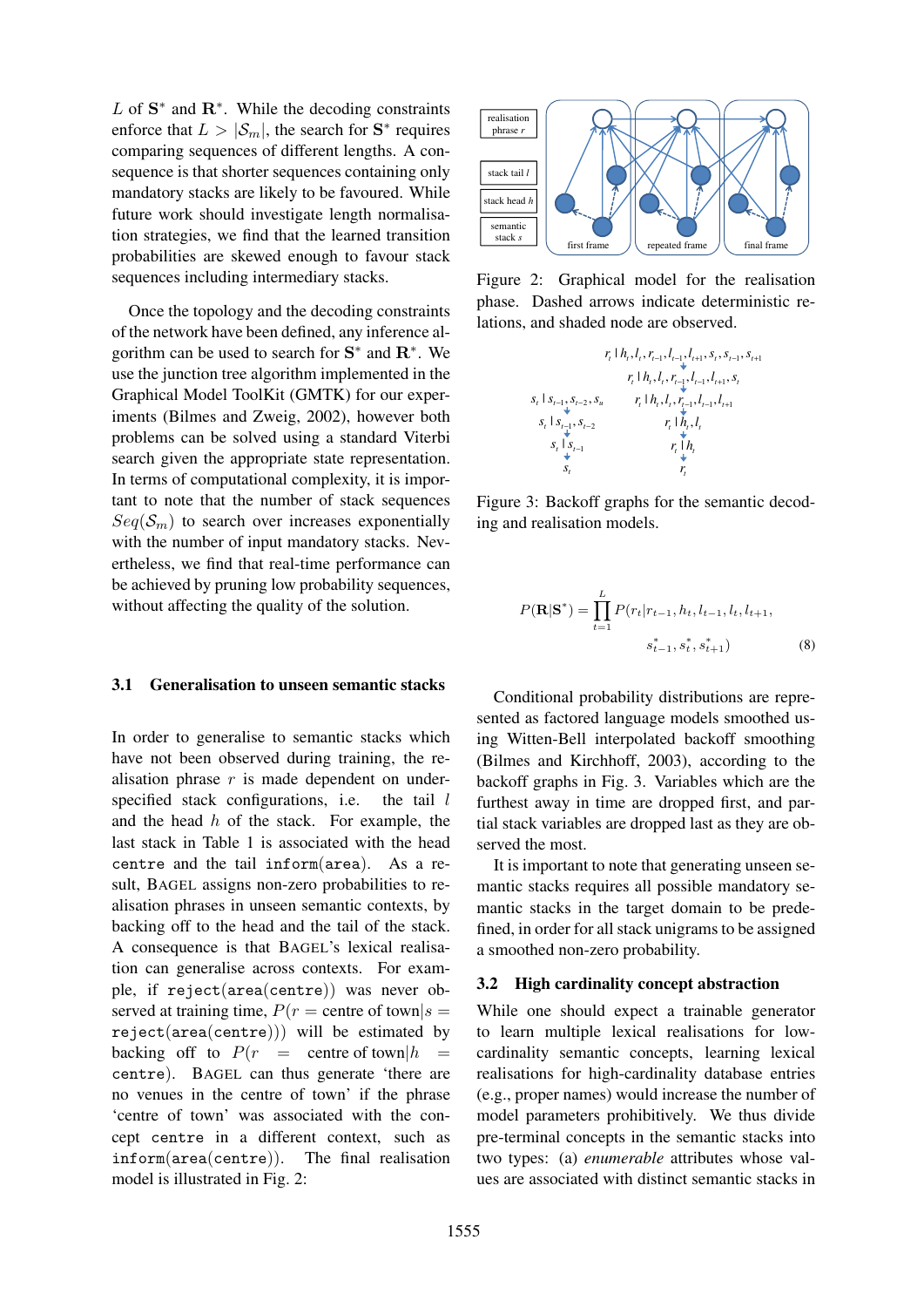our model (e.g., inform(pricerange(cheap))), and (b) *non-enumerable* attributes whose values are replaced by a generic symbol before training in both the utterance and the semantic stack (e.g.,  $inform(name(X))$ . These symbolic values are then replaced in the surface realisation by the corresponding value in the input specification. A consequence is that our model can only learn synonymous lexical realisations for enumerable attributes.

### 4 Certainty-based active learning

A major issue with trainable NLG systems is the lack of availability of domain-specific data. It is therefore essential to produce NLG models that minimise the data annotation cost.

BAGEL supports the optimisation of the data collection process through active learning, in which the next semantic input to annotate is determined by the current model. The probabilistic nature of BAGEL allows the use of *certaintybased* active learning (Lewis and Catlett, 1994), by querying the  $k$  semantic inputs for which the model is the least certain about its output realisation. Given a finite semantic input space  $\mathcal I$ representing all possible dialogue acts in our domain (i.e., the set of all sets of mandatory semantic stacks  $S_m$ ), BAGEL's active learning training process iterates over the following steps:

- 1. Generate an utterance for each semantic input  $\mathcal{S}_m \in \mathcal{I}$ using the current model.<sup>2</sup>
- 2. Annotate the k semantic inputs  $\{\mathcal{S}_m^1...\mathcal{S}_m^k\}$  yielding the lowest realisation probability, i.e. for  $q \in (1..k)$

$$
\mathcal{S}_m^q = \underset{\mathcal{S}_m \in \mathcal{I} \setminus \{ \mathcal{S}_m^1 \dots \mathcal{S}_m^{q-1} \}}{\text{argmin}} (\max_{\mathbf{R}} P(\mathbf{R} | \mathcal{S}_m)) \qquad (9)
$$

with  $P(\mathbf{R}|\mathcal{S}_m)$  defined in (2).

3. Retrain the model with the additional  $k$  data points.

The number of utterances to be queried  $k$  should depend on the flexibility of the annotators and the time required for generating all possible utterances in the domain.

# 5 Experimental method

BAGEL's factored language models are trained using the SRILM toolkit (Stolcke, 2002), and decoding is performed using GMTK's junction tree inference algorithm (Bilmes and Zweig, 2002). Since each active learning iteration requires generating all training utterances in our domain, they are generated using a larger clique pruning threshold than the test utterances used for evaluation.

## 5.1 Corpus collection

We train BAGEL in the context of a dialogue system providing information about restaurants in Cambridge. The domain contains two dialogue act types: (a) inform: presenting information about a restaurant (see Table 1), and (b) reject: informing that the user's constraints cannot be met (e.g., 'There is no cheap restaurant in the centre'). Our domain contains 8 restaurant attributes: name, food, near, pricerange, postcode, phone, address, and area, out of which food, pricerange, and area are treated as enumerable. $3$  Our input semantic space is approximated by the set of information presentation dialogue acts produced over 20,000 simulated dialogues between our statistical dialogue manager (Young et al., 2010) and an agenda-based user simulator (Schatzmann et al., 2007), which results in 202 unique dialogue acts after replacing nonenumerable values by a generic symbol. Each dialogue act contains an average of 4.48 mandatory semantic stacks.

As one of our objectives is to test whether BAGEL can learn from data provided by a large sample of untrained annotators, we collected a corpus of semantically-aligned utterances using Amazon's Mechanical Turk data collection service. A crucial aspect of data collection for NLG is to ensure that the annotators understand the meaning of the semantics to be conveyed. Annotators were first asked to provide an utterance matching an abstract description of the dialogue act, regardless of the order in which the constraints are presented (e.g., *Offer the venue Taj Mahal and provide the information type(restaurant), area(riverside), food(Indian), near(The Red Lion)*). The order of the constraints in the description was randomised to reduce the effect of priming. The annotators were then asked to align the attributes (e.g., *Indicate the region of the utterance related to the concept 'area'*), and the attribute values (e.g., *Indicate only the words related to the concept 'riverside'*). Two paraphrases were collected for each dialogue act in our domain, resulting in a total of 404 aligned ut-

<sup>&</sup>lt;sup>2</sup>Sampling methods can be used if  $\mathcal I$  is infinite or too large.

<sup>&</sup>lt;sup>3</sup>With the exception of areas defined as proper nouns.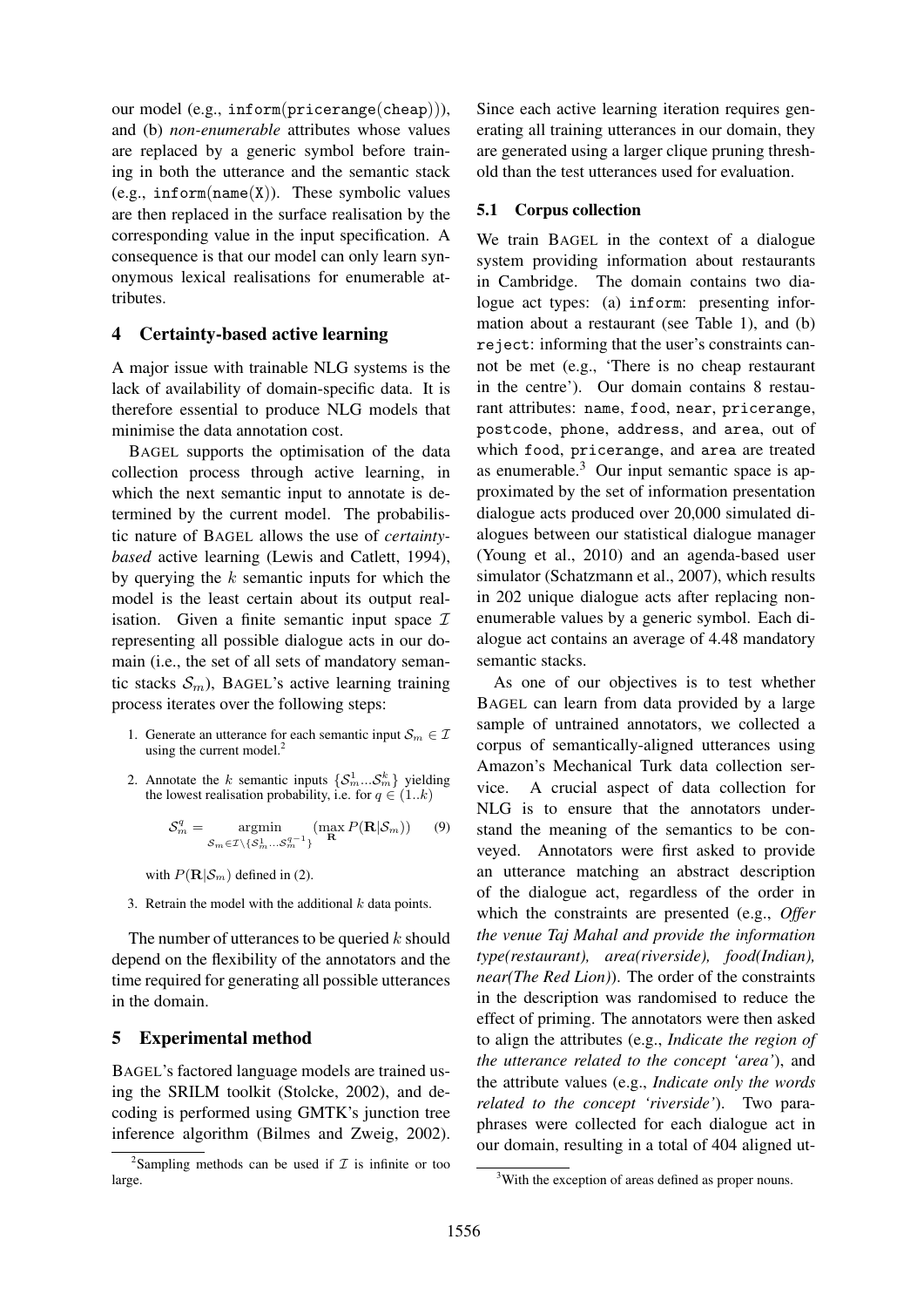| $r_{t}$       | $S_t$                               | $h_t$        | $l_{t}$               |
|---------------|-------------------------------------|--------------|-----------------------|
| < s >         | <b>START</b>                        | <b>START</b> | <b>START</b>          |
| The Rice Boat | $\mathtt{inform}(\mathtt{name}(X))$ | χ            | inform(name)          |
| is a          | inform                              | inform       | <b>FMPTY</b>          |
| restaurant    | inform(type(resultaurant))          | restaurant   | inform(type)          |
| in the        | $inform(\text{area})$               | area         | inform                |
| riverside     | $inform(\text{area}(riverside))$    | riverside    | $inform(\text{area})$ |
| area          | $inform(\text{area})$               | area         | inform                |
| that          | inform                              | inform       | <b>FMPTY</b>          |
| serves        | inform(food)                        | food         | inform                |
| French        | inform(food(French))                | French       | inform(food)          |
| food          | inform(food)                        | food         | inform                |
| $\langle$ /s> | END                                 | END          | END                   |

Table 2: Example utterance annotation used to estimate the conditional probability distributions of the models in Figs. 1 and 2 ( $r_t$ =realisation phrase,  $s_t$ =semantic stack,  $h_t$ =stack head,  $l_t$ =stack tail).

terances produced by 42 native speakers of English. After manually checking and normalising the dataset, $4$  the layered annotations were automatically mapped to phrase-level semantic stacks by splitting the utterance into phrases at annotation boundaries. Each annotated utterance is then converted into a sequence of symbols such as in Table 2, which are used to estimate the conditional probability distributions defined in (6) and (8). The resulting vocabulary consists of 52 distinct semantic stacks and 109 distinct realisation phrases, with an average of 8.35 phrases per utterance.

### 5.2 BLEU score evaluation

We first evaluate BAGEL using the BLEU automated metric (Papineni et al., 2002), which measures the word n-gram overlap between the generated utterances and the 2 reference paraphrases over a test corpus (with  $n \text{ up to } 4$ ). While BLEU suffers from known issues such as a bias towards statistical NLG systems (Reiter and Belz, 2009), it provides useful information when comparing similar systems. We evaluate BAGEL for different training set sizes, model dependencies, and active learning parameters. Our results are averaged over a 10-fold cross-validation over distinct dialogue acts, i.e. dialogue acts used for testing are *not seen* at training time, $5$  and all systems are tested on the same folds. The training and test sets respectively contain an average of 181 and 21 distinct dialogue acts, and each dialogue act is associated with two paraphrases, resulting in 362 training utterances.



Figure 4: BLEU score averaged over a 10-fold cross-validation for different training set sizes and network topologies, using random sampling.

Results: Fig. 4 shows that adding a dependency on the future semantic stack improves performances for all training set sizes, despite the added model complexity. Backing off to partial stacks also improves performance, but only for sparse training sets.

Fig. 5 compares the full model trained using random sampling in Fig. 4 with the same model trained using certainty-based active learning, for different values of  $k$ . As our dataset only contains two paraphrases per dialogue act, the same dialogue act can only be queried twice during the active learning procedure. A consequence is that the training set used for active learning converges towards the randomly sampled set as its size increases. Results show that increasing the training set one utterance at a time using active learning  $(k = 1)$  significantly outperforms random sampling when using 40, 80, and 100 utterances  $(p < .05,$  two-tailed). Increasing the number of utterances to be queried at each iteration to  $k = 10$ results in a smaller performance increase. A possi-

<sup>4</sup>The normalisation process took around 4 person-hour for 404 utterances.

<sup>&</sup>lt;sup>5</sup>We do not evaluate performance on dialogue acts used for training, as the training examples can trivially be used as generation templates.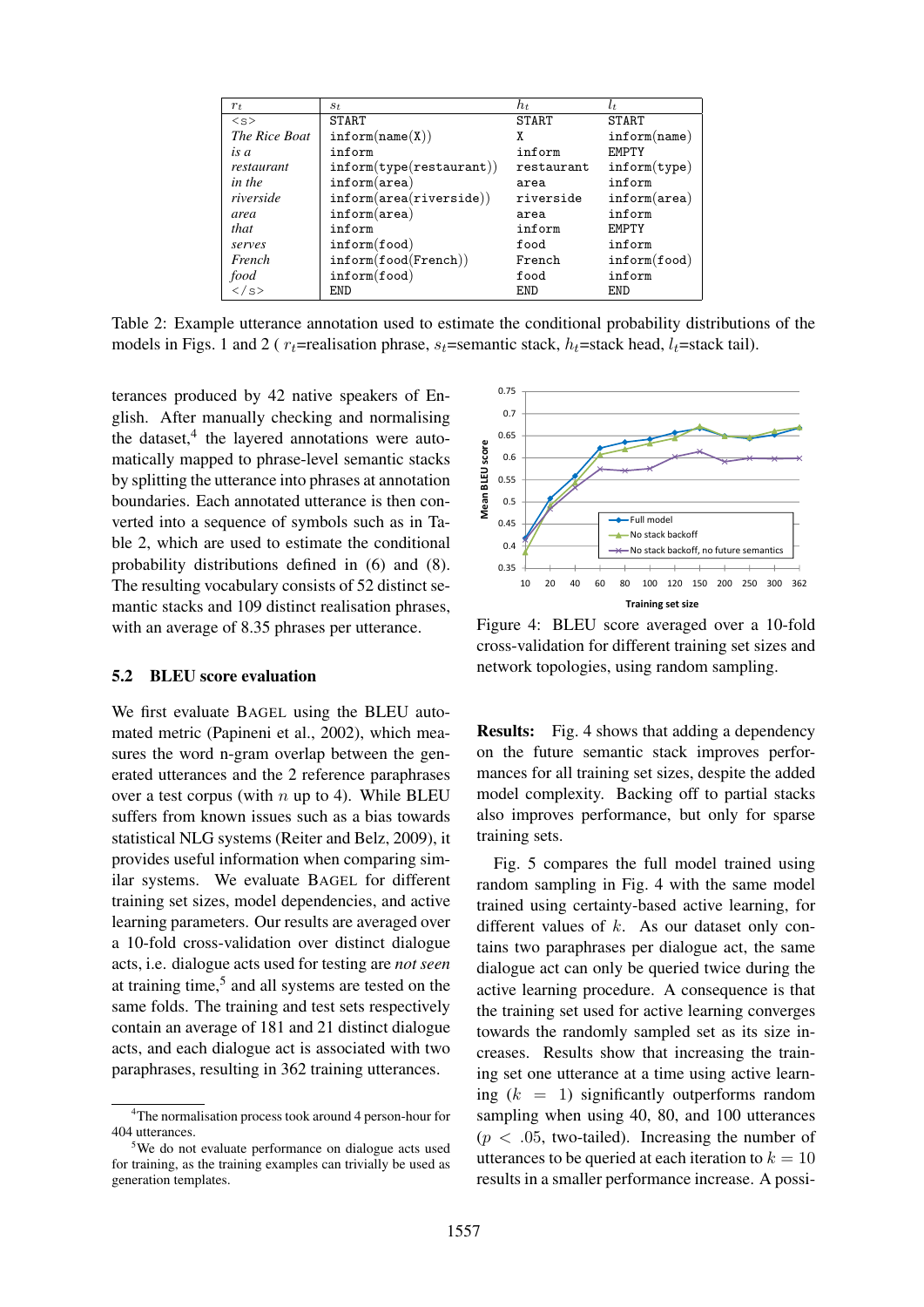

Figure 5: BLEU score averaged over a 10-fold cross-validation for different numbers of queries per iteration, using the full model with the query selection criterion (9).



Figure 6: BLEU score averaged over a 10-fold cross-validation for different query selection criteria, using the full model with  $k = 1$ .

ble explanation is that the model is likely to assign low probabilities to similar inputs, thus any value above  $k = 1$  might result in redundant queries within an iteration.

As the length of the semantic stack sequence is not known before decoding, the active learning selection criterion presented in (9) is biased towards longer utterances, which tend to have a lower probability. However, Fig. 6 shows that normalising the log probability by the number of semantic stacks does not improve overall learning performance. Although a possible explanation is that longer inputs tend to contain more information to learn from, Fig. 6 shows that a baseline selecting the largest remaining semantic input at each iteration performs worse than the active learning scheme for training sets above 20 utterances. The full log probability selection criterion defined in (9) is therefore used throughout the rest of the paper (with  $k = 1$ ).

#### 5.3 Human evaluation

While automated metrics provide useful information for comparing different systems, human feedback is needed to assess (a) the quality of BAGEL's outputs, and (b) whether training models using active learning has a significant impact on user perceptions. We evaluate BAGEL through a largescale subjective rating experiment using Amazon's Mechanical Turk service.

For each dialogue act in our domain, participants are presented with a 'gold standard' human utterance from our dataset, which they must compare with utterances generated by models trained with and without active learning on a set of 20, 40, 100, and 362 utterances (full training set), as well as with the second human utterance in our dataset. See example utterances in Table 3. The judges are then asked to evaluate the *informativeness* and *naturalness* of each of the 8 utterances on a 5 point likert-scale. Naturalness is defined as whether the utterance could have been produced by a human, and informativeness is defined as whether it contains all the information in the gold standard utterance. Each utterance is taken from the test folds of the cross-validation experiment presented in Section 5.2, i.e. the models are trained on up to 90% of the data and the training set does not contain the dialogue act being tested.

Results: Figs. 7 and 8 compare the naturalness and informativeness scores of each system averaged over all 202 dialogue acts. A paired t-test shows that models trained on 40 utterances or less produce utterances that are rated significantly lower than human utterances for both naturalness and informativeness ( $p < .05$ , two-tailed). However, models trained on 100 utterances or more do not perform significantly worse than human utterances for both dimensions, with a mean difference below .10 over 202 comparisons. Given the large sample size, this result suggests that BAGEL can successfully learn our domain using a fraction of our initial dataset.

As far as the learning method is concerned, a paired t-test shows that models trained on 20 and 40 utterances using active learning significantly outperform models trained using random sampling, for both dimensions ( $p < .05$ ). The largest increase is observed using 20 utterances, i.e. the naturalness increases by .49 and the informativeness by .37. When training on 100 utterances, the effect of active learning becomes insignificant. In-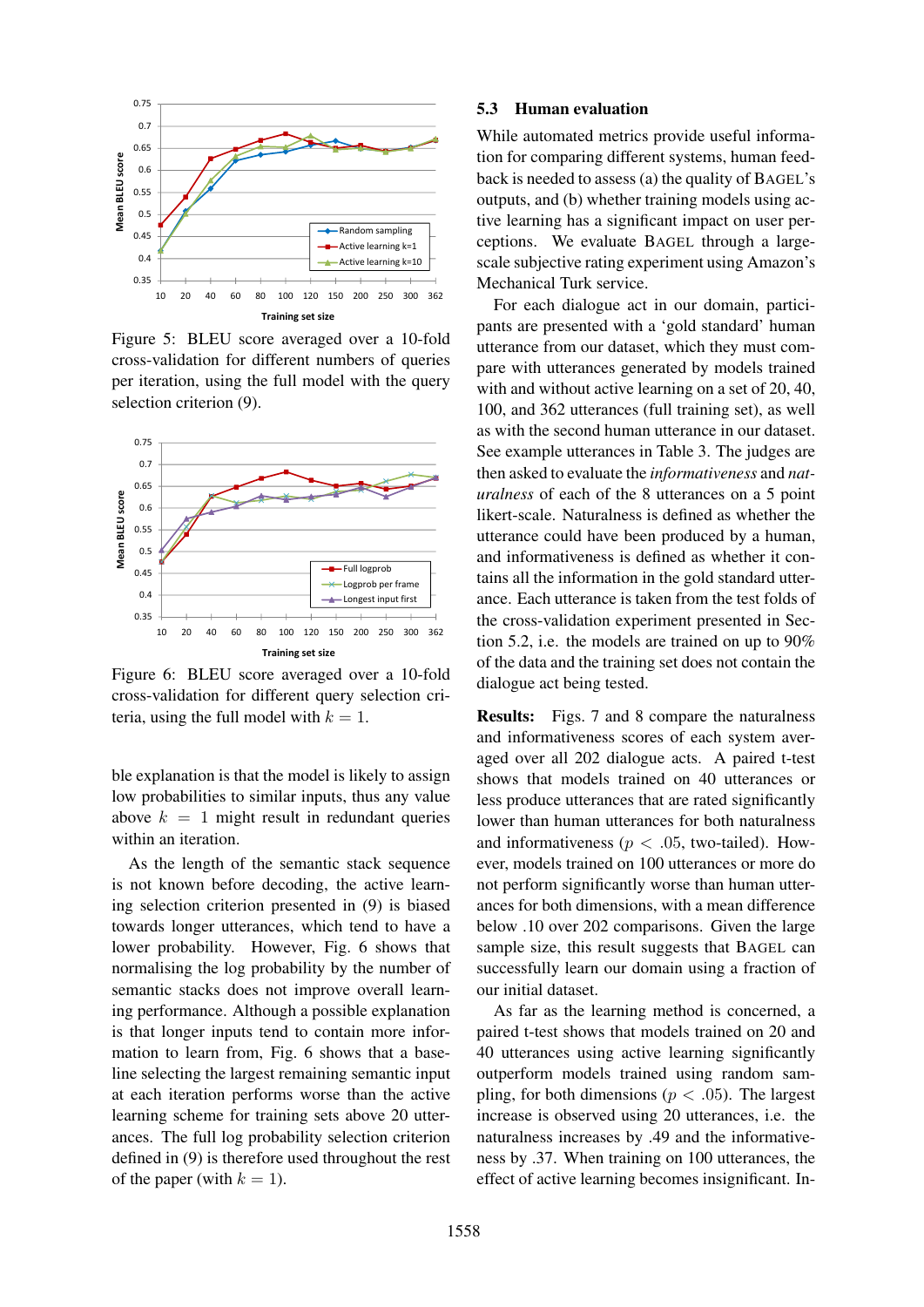| Input    | $information(name(the Foundation) near(the Arts Picture House) area(centre) price range(chcap))$                           |
|----------|----------------------------------------------------------------------------------------------------------------------------|
| Human    | There is an inexpensive restaurant called the Fountain in the centre of town near the Arts Picture House                   |
| Rand-20  | The Fountain is a restaurant near the Arts Picture House located in the city centre cheap price range                      |
| Rand-40  | The Fountain is a restaurant in the cheap city centre area near the Arts Picture House                                     |
| $AL-20$  | The Fountain is a restaurant near the Arts Picture House in the city centre cheap                                          |
| $AL-40$  | The Fountain is an affordable restaurant near the Arts Picture House in the city centre                                    |
| Full set | The Fountain is a cheap restaurant in the city centre near the Arts Picture House                                          |
| Input    | $reject(area(Barnwell) near(Saint Mary's Church))$                                                                         |
| Human    | I am sorry but I know of no venues near Saint Mary's Church in the Barnwell area                                           |
| Full set | I am sorry but there are no venues near Saint Mary's Church in the Barnwell area                                           |
| Input    | $\inf \{ \text{form}(\text{name}(\text{the Swan}) \text{area}(\text{Castle Hill}) \text{ pricerange}(\text{expensive}) \}$ |
| Human    | The Swan is a restaurant in Castle Hill if you are seeking something expensive                                             |
| Full set | The Swan is an expensive restaurant in the Castle Hill area                                                                |
| Input    | $information(name(Brows) area(centre) near(the Crowne Plaza) near(El Shaddai) price range(chcap))$                         |
| Human    | Browns is an affordable restaurant located near the Crowne Plaza and El Shaddai in the centre of the city                  |
| Full set | Browns is a cheap restaurant in the city centre near the Crowne Plaza and El Shaddai                                       |

Table 3: Example utterances for different input dialogue acts and system configurations. *AL-20* = active learning with 20 utterances, *Rand* = random sampling.



Figure 7: Naturalness mean opinion scores for different training set sizes, using random sampling and active learning. Differences for training set sizes of 20 and 40 are all significant ( $p < .05$ ).

terestingly, while models trained on 100 utterances outperform models trained on 40 utterances using random sampling ( $p < .05$ ), they do not significantly outperform models trained on 40 utterances using active learning ( $p = .15$  for naturalness and  $p = .41$  for informativeness). These results suggest that certainty-based active learning is beneficial for training a generator from a limited amount of data given the domain size.

Looking back at the results presented in Section 5.2, we find that the BLEU score correlates with a Pearson correlation coefficient of .42 with the mean naturalness score and .35 with the mean informativeness score, over all folds of all systems tested ( $n = 70$ ,  $p < .01$ ). This is lower than previous correlations reported by Reiter and Belz (2009) in the shipping forecast domain with nonexpert judges ( $r = .80$ ), possibly because our domain is larger and more open to subjectivity.



Figure 8: Informativeness mean opinion scores for different training set sizes, using random sampling and active learning. Differences for training set sizes of 20 and 40 are all significant ( $p < .05$ ).

#### 6 Related work

While most previous work on trainable NLG relies on a handcrafted component (see Section 1), recent research has started exploring fully datadriven NLG models.

Factored language models have recently been used for surface realisation within the OpenCCG framework (White et al., 2007; Espinosa et al., 2008). More generally, chart generators for different grammatical formalisms have been trained from syntactic treebanks (White et al., 2007; Nakanishi et al., 2005), as well as from semantically-annotated treebanks (Varges and Mellish, 2001). However, a major difference with our approach is that BAGEL uses domain-specific data to generate a surface form directly from semantic concepts, without any syntactic annotation (see Section 7 for further discussion).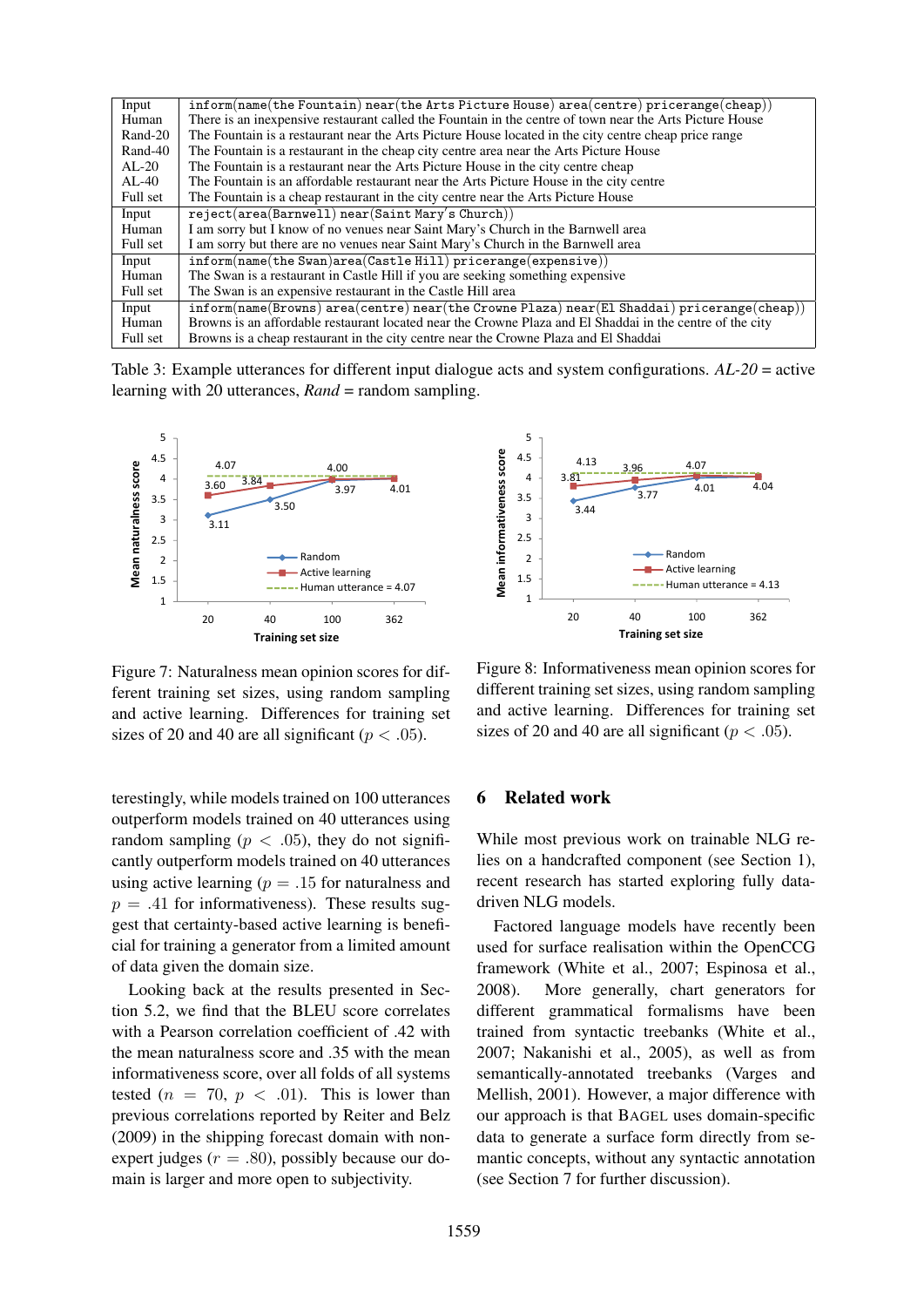This work is strongly related to Wong and Mooney's WASP<sup> $-1$ </sup> generation system (2007), which combines a language model with an inverted synchronous CFG parsing model, effectively casting the generation task as a translation problem from a meaning representation to natural language. WASP<sup>-1</sup> relies on GIZA++ to align utterances with derivations of the meaning representation (Och and Ney, 2003). Although early experiments showed that GIZA++ did not perform well on our data—possibly because of the coarse granularity of our semantic representation—future work should evaluate the generalisation performance of synchronous CFGs in a dialogue system domain.

Although we do not know of any work on active learning for NLG, previous work has used active learning for semantic parsing and information extraction (Thompson et al., 1999; Tang et al., 2002), spoken language understanding (Tur et al., 2003), speech recognition (Hakkani-Tür et al., 2002), word alignment (Sassano, 2002), and more recently for statistical machine translation (Bloodgood and Callison-Burch, 2010). While certaintybased methods have been widely used, future work should investigate the performance of *committeebased* active learning for NLG, in which examples are selected based on the level of disagreement between models trained on subsets of the data (Freund et al., 1997).

# 7 Discussion and conclusion

This paper presents and evaluates BAGEL, a statistical language generator that can be trained entirely from data, with no handcrafting required beyond the semantic annotation. All the required subtasks—i.e. content ordering, aggregation, lexical selection and realisation—are learned from data using a unified model. To train BAGEL in a dialogue system domain, we propose a stack-based semantic representation at the phrase level, which is expressive enough to generate natural utterances from *unseen* inputs, yet simple enough for data to be collected from 42 untrained annotators with a minimal normalisation step. A human evaluation over 202 dialogue acts does not show any difference in naturalness and informativeness between BAGEL's outputs and human utterances. Additionally, we find that the data collection process can be optimised using active learning, resulting in a significant increase in performance when training

data is limited, according to ratings from 18 human judges.<sup>6</sup> These results suggest that the proposed framework can largely reduce the development time of NLG systems.

While this paper only evaluates the most likely realisation given a dialogue act, we believe that BAGEL's probabilistic nature and generalisation capabilities are well suited to model the linguistic variation resulting from the diversity of annotators. Our first objective is thus to evaluate the quality of BAGEL's n-best outputs, and test whether sampling from the output distribution can improve naturalness and user satisfaction within a dialogue.

Our results suggest that explicitly modelling syntax is not necessary for our domain, possibly because of the lack of syntactic complexity compared with formal written language. Nevertheless, future work should investigate whether syntactic information can improve performance in more complex domains. For example, the realisation phrase can easily be conditioned on syntactic constructs governing that phrase, and the recursive nature of syntax can be modelled by keeping track of the depth of the current embedded clause. While syntactic information can be included with no human effort by using syntactic parsers, their robustness to dialogue system utterances must first be evaluated.

Finally, recent years have seen HMM-based synthesis models become competitive with unit selection methods (Tokuda et al., 2000). Our long term objective is to take advantage of those advances to jointly optimise the language generation and the speech synthesis process, by combining both components into a unified probabilistic concept-to-speech generation model.

## **References**

- S. Bangalore and O. Rambow. Exploiting a probabilistic hierarchical model for generation. In *Proceedings of the 18th International Conference on Computational Linguistics (COLING)*, pages 42–48, 2000.
- A. Belz. Automatic generation of weather forecast texts using comprehensive probabilistic generation-space models. *Natural Language Engineering*, 14(4):431–455, 2008.
- J. Bilmes and K. Kirchhoff. Factored language models and generalized parallel backoff. In *Proceedings of HLT-NAACL, short papers*, 2003.
- J. Bilmes and G. Zweig. The Graphical Models ToolKit: An open source software system for speech and time-series processing. In *Proceedings of ICASSP*, 2002.

<sup>&</sup>lt;sup>6</sup>The full training corpus and the generated utterances used for evaluation are available at http://mi.eng.cam.ac.uk/∼farm2/bagel.